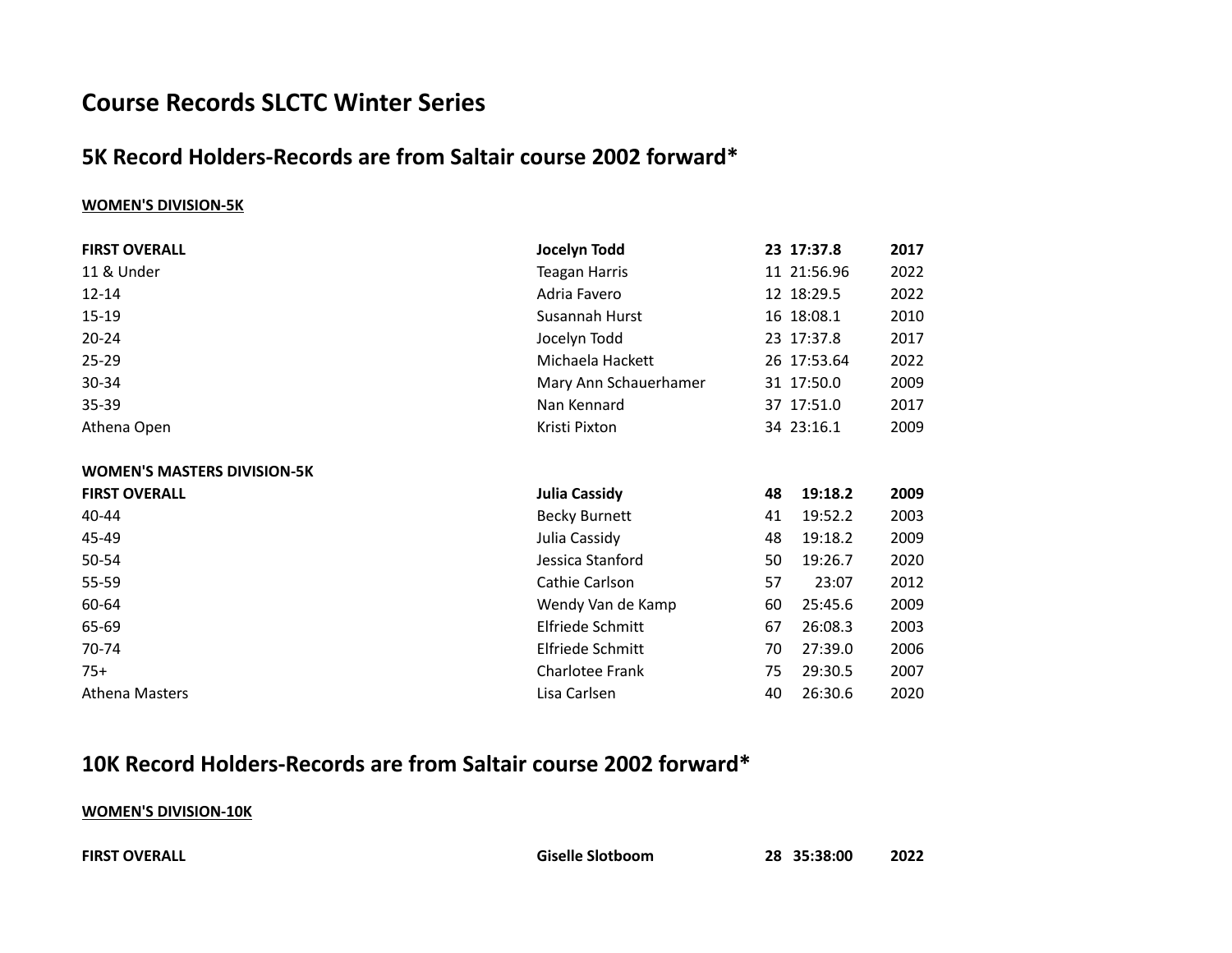| 11 & Under                          | Jennifer Pachev      |    | 53:06:00    | 2008 |
|-------------------------------------|----------------------|----|-------------|------|
| 12-14                               | Adria Favero         | 12 | 37:54:00    | 2022 |
| 15-19                               | Susannah Hurst       | 17 | 37:34:00    | 2011 |
| $20 - 24$                           | Jocelyn Todd         | 23 | 36:43:00    | 2017 |
| 25-29                               | Giselle Slotboom     | 28 | 35:38:00    | 2022 |
| 30-34                               | Sariah Long          | 31 | 37:37:00    | 2017 |
| 35-39                               | Nan Kennard          | 35 | 37:17:00    | 2017 |
| Athena Open                         | Melissa Peterson     | 40 | 39:27:00    | 2013 |
|                                     |                      |    |             |      |
| <b>WOMEN'S MASTERS DIVISION-10K</b> |                      |    |             |      |
|                                     |                      |    |             |      |
| <b>FIRST OVERALL</b>                | <b>Emily Jameson</b> |    | 40 37:54:00 | 2018 |
| 40-44                               | Emily Jameson        | 40 | 37:54:00    | 2018 |
| 45-49                               | Julia Cassidy        | 46 | 38:53:00    | 2007 |
| 50-54                               | Jessica Stanford     | 50 | 40:31.5     | 2020 |
| 55-59                               | Cathie Carlson       | 55 | 46:46:00    | 2012 |
| 60-64                               | Georgiana Donavin    | 63 | 54:04:00    | 2022 |
| 65-69                               | Colleen Baker        | 66 | 52:37:00    | 2015 |
| 70-74                               | Elfriede Schmitt     | 70 | 55:21:00    | 2006 |
| $75+$                               | Elfriede Schmitt     |    | 76 69:56:00 | 2012 |

# **15K Record Holders-Records are from Saltair course 2002 forward\***

### **WOMEN'S DIVISION-15K**

| <b>Giselle Slotboom</b><br>28 55:17.49<br><b>FIRST OVERALL</b> | 2022 |
|----------------------------------------------------------------|------|
| 11 & Under<br>11 1:32:44.7<br>Macie Gustin                     | 2020 |
| Adria Favero<br>12 59:13.86<br>$12 - 14$                       | 2022 |
| $15-19$<br>Natalie Shields<br>56:30<br>18                      | 2012 |
| $20 - 24$<br>Jocelyn Todd<br>56:02<br>23                       | 2017 |
| $25 - 29$<br>28 55:17.49<br>Giselle Slotboom                   | 2022 |
| 30-34<br>Mary Ann Schauerhamer<br>55:42<br>31                  | 2009 |
| $35 - 39$<br>Devra Vierkant<br>58:12<br>35                     | 2012 |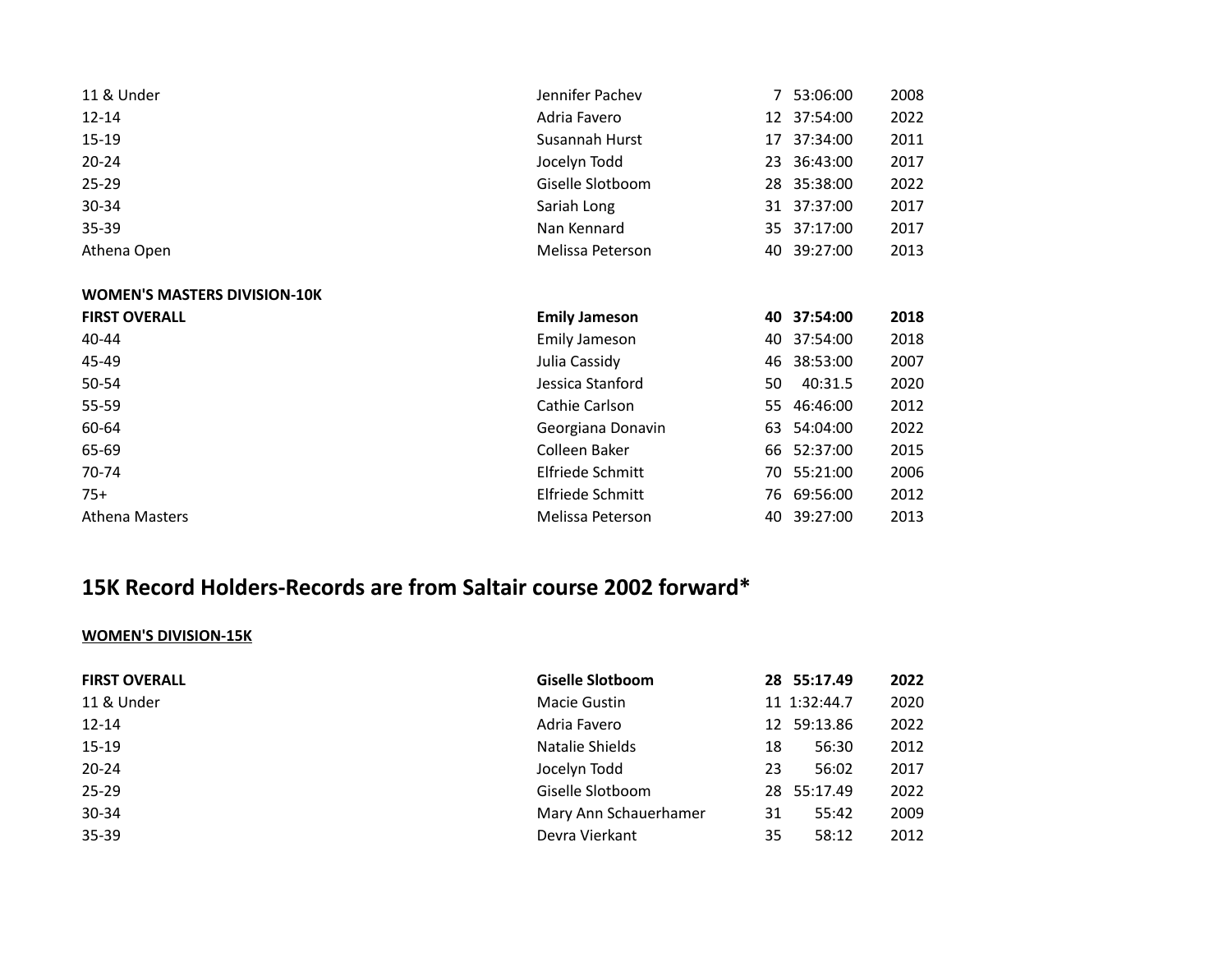| Athena Open                         | Kristi Gill            | 30  | 1:02:30      | 2011 |
|-------------------------------------|------------------------|-----|--------------|------|
| <b>WOMEN'S MASTERS DIVISION-15K</b> |                        |     |              |      |
| <b>FIRST OVERALL</b>                | <b>Christina Perry</b> | 40. | 58:01.65     | 2022 |
| 40-44                               | Christina Perry        | 40  | 58:01.65     | 2022 |
| 45-49                               | Julia Cassidy          | 46  | 59:23        | 2007 |
| 50-54                               | Jessica Stanford       |     | 50 1:00:41.1 | 2020 |
| 55-59                               | Carol Masheter         | 59  | 1:09:42      | 2006 |
| 60-64                               | Carol Masheter         | 60  | 1:17:23      | 2007 |
| 65-69                               | Colleen Baker          | 66  | 1:22:14      | 2015 |
| 70-74                               | Elfriede Schmitt       | 70  | 1:29:23      | 2007 |
| $75+$                               | <b>Charlotte Frank</b> | 75  | 1:31:07      | 2007 |
| <b>Athena Masters</b>               | Amy Thackeray          | 42  | 1:13:14      | 2019 |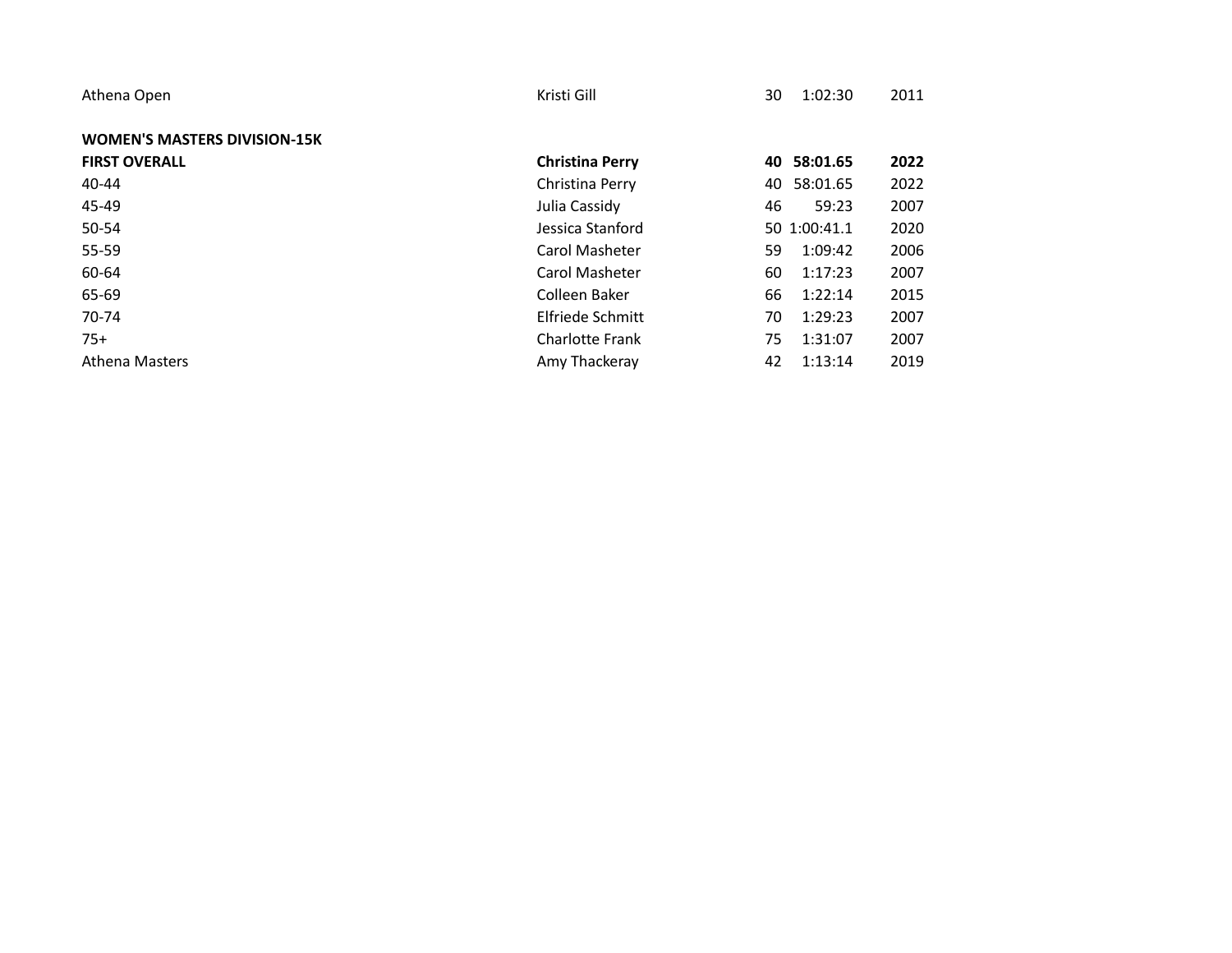### **MEN'S DIVISION-5K**

| <b>FIRST OVERALL</b>             | <b>Riley Cook</b>        | 32 | 15:06.3 | 2014 |
|----------------------------------|--------------------------|----|---------|------|
| 11 & Under                       | William Pachev           | 10 | 19:38.0 | 2019 |
| 12-14                            | Benjamin Pachev          | 14 | 16:52.5 | 2014 |
| $15 - 19$                        | Garek Bielaczyc          | 17 | 15:22.0 | 2016 |
| $20 - 24$                        | Joseph Bendoski          | 23 | 15:20.0 | 2006 |
| $25 - 29$                        | Jason Holt               | 27 | 15:10.1 | 2014 |
| 30-34                            | <b>Riley Cook</b>        | 32 | 15:06.3 | 2014 |
| 35-39                            | Scott Keate              | 39 | 15:11.9 | 2014 |
| Clydesdale Open                  | Brian Tjeerdsma          | 51 | 20:08.0 | 2009 |
| <b>MEN'S MASTERS DIVISION-5K</b> |                          |    |         |      |
| <b>FIRST OVERALL</b>             | <b>Teren Jameson</b>     | 40 | 15:47.4 | 2018 |
| 40-44                            | Teren Jameson            | 40 | 15:47.4 | 2018 |
| 45-49                            | Dennis Simonaitis        | 48 | 16:23.3 | 2011 |
| 50-54                            | <b>Dennis Simonaitis</b> | 51 | 17:04.6 | 2014 |
| 55-59                            | <b>Dennis Simonaitis</b> | 56 | 17:59.0 | 2019 |
| 60-64                            | Lloyd Hansen             | 62 | 19:34.2 | 2011 |
| 65-69                            | Lloyd Hansen             | 66 | 19:45.1 | 2015 |
| 70-74                            | Lloyd Hansen             | 70 | 20:22.0 | 2019 |
| $75+$                            | Harry Ewing              | 81 | 28:39.7 | 2017 |
| Clydesdale Masters               | Brian Tjeerdsma          | 51 | 20:08.0 | 2009 |

### **MEN'S DIVISION-10K**

| <b>FIRST OVERALI</b> |  |  |  |
|----------------------|--|--|--|
|----------------------|--|--|--|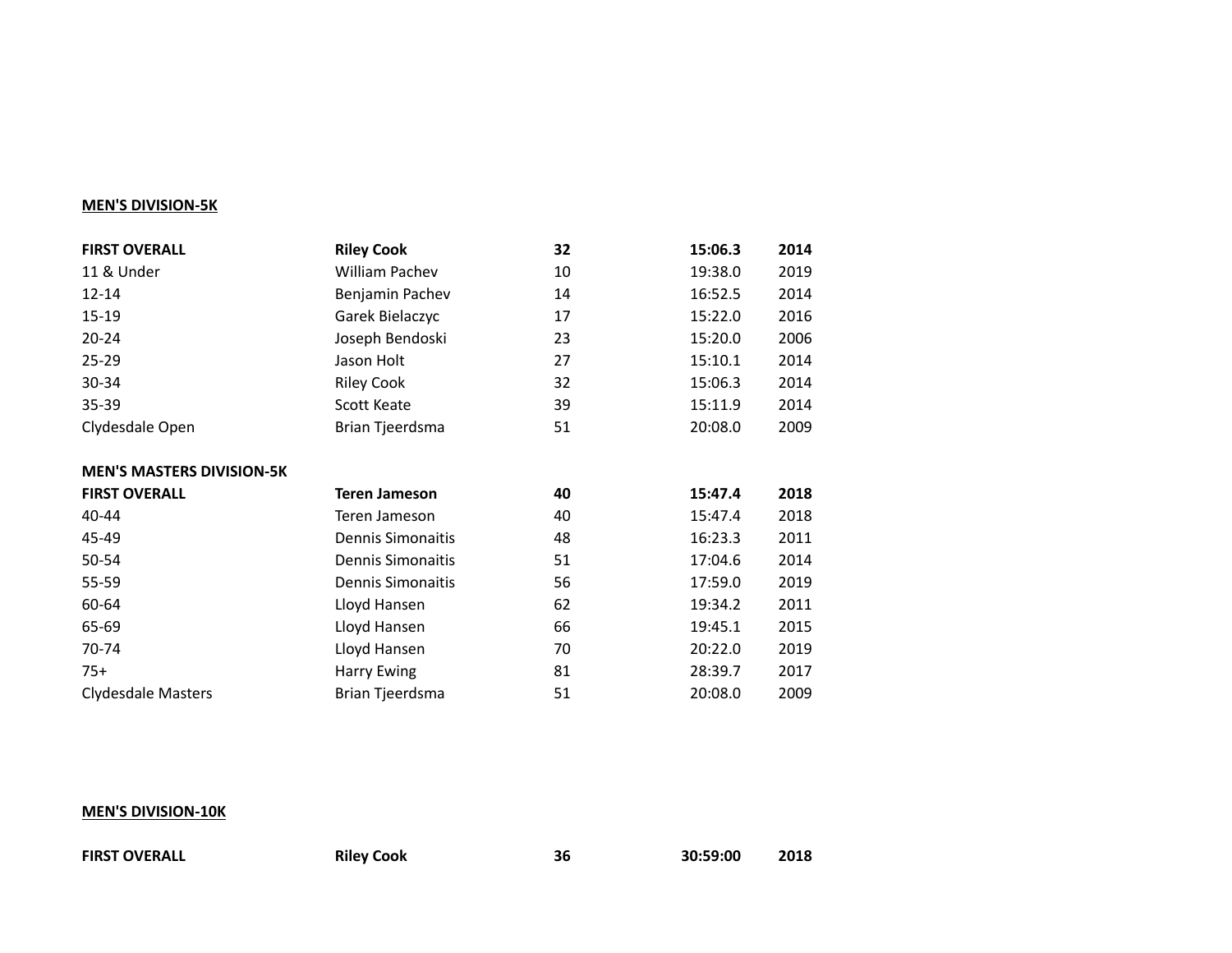| 11 & Under                        | <b>William Pachev</b>    | 11 | 40:24.1  | 2020 |
|-----------------------------------|--------------------------|----|----------|------|
| $12 - 14$                         | Benjamin Pachev          | 14 | 35:08:00 | 2014 |
| 15-19                             | Garek Bielaczyc          | 17 | 31:24:00 | 2016 |
| $20 - 24$                         | Sean O'Connor            | 24 | 31:00:00 | 2022 |
| $25 - 29$                         | <b>Mark Summers</b>      | 25 | 31:30:00 | 2022 |
| 30-34                             | <b>Riley Cook</b>        | 34 | 31:34:00 | 2016 |
| 35-39                             | <b>Riley Cook</b>        | 36 | 30:59:00 | 2018 |
| Clydesdale Open                   | Casey Kleinman           | 38 | 39:29:00 | 2006 |
|                                   |                          |    |          |      |
| <b>MEN'S MASTERS DIVISION-10K</b> |                          |    |          |      |
|                                   |                          |    |          |      |
| <b>FIRST OVERALL</b>              | Fritz Van De Kamp        | 40 | 32:35.8  | 2020 |
| 40-44                             | Fritz Van De Kamp        | 40 | 32:35.8  | 2020 |
| 45-49                             | <b>Dennis Simonaitis</b> | 48 | 33:43:00 | 2011 |
| 50-54                             | <b>Dennis Simonaitis</b> | 51 | 36:13:00 | 2014 |
| 55-59                             | <b>Dennis Simonaitis</b> | 56 | 37:13:00 | 2019 |
| 60-64                             | Lloyd Hansen             | 64 | 42:15:00 | 2013 |
| 65-69                             | Lloyd Hansen             | 67 | 42:29:00 | 2016 |
| 70-74                             | Lloyd Hansen             | 70 | 42:30:00 | 2019 |
| $75+$                             | Harry Ewing              | 79 | 53:39:00 | 2015 |

### **MEN'S DIVISION-15K**

| <b>FIRST OVERALL</b> | <b>Riley Cook</b>     | 34 | 47:58     | 2016 |
|----------------------|-----------------------|----|-----------|------|
| 11 & Under           | <b>William Pachev</b> | 11 | 1:03:05.2 | 2020 |
| $12 - 14$            | Jacob Pachev          | 12 | 1:00:27   | 2019 |
| $15 - 19$            | Garek Bielaczyc       | 17 | 48:33     | 2016 |
| $20 - 24$            | Sean O'Connor         | 24 | 48:11.43  | 2022 |
| $25 - 29$            | Jake Krong            | 27 | 48:04     | 2012 |
| 30-34                | <b>Riley Cook</b>     | 34 | 47:58     | 2016 |
| $35 - 39$            | Matt Poulsen          | 38 | 49:19     | 2014 |